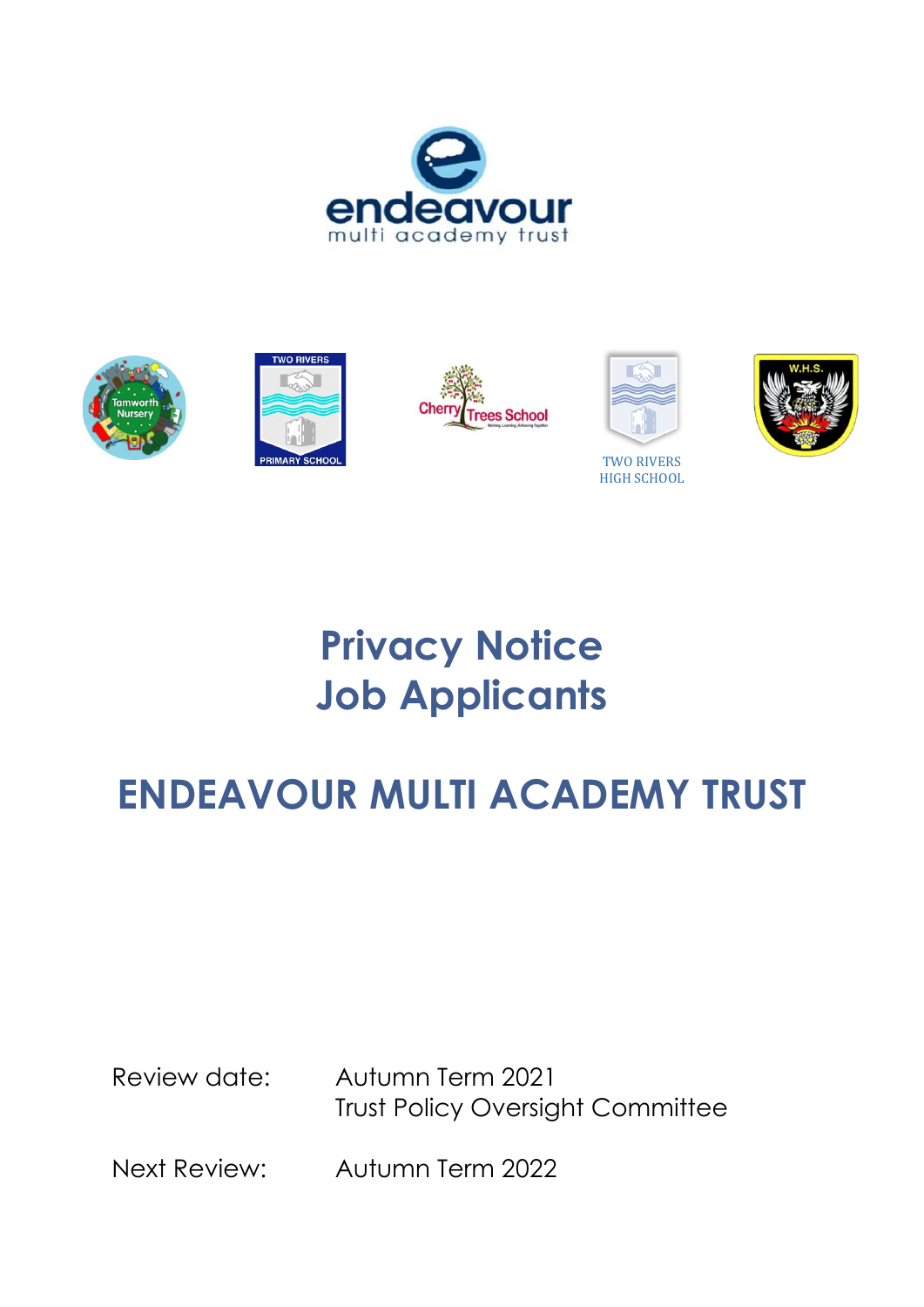# **Privacy Notice for Job Applicants**

Under UK Data Protection Law, individuals have a right to be informed about how the school uses any personal data that we hold about them. We comply with this right by providing 'Privacy Notices' (sometimes called 'Fair Processing Notices') to individuals where we are processing their personal data.

This Privacy Notice explains how we collect, store and use personal data about individuals applying for jobs at our Trust.

Endeavour Multi Academy Trust, is the 'data controller' for the purposes of Data Protection Law.

Our Data Protection Officer is Anthony Dooley (see 'Contact us' below).

## **The Personal Data We Hold**

We process data relating to applying for jobs at our Trust. Personal data that we may collect, use, store and share (where appropriate) about you includes, but is not restricted to:

- Contact details
- References
- Evidence of qualifications
- Employment details
- Photographs
- Safeguarding Information

We may also collect, store and use information about you that falls into "special categories" of more sensitive personal data. This includes information about (where applicable):

- Race, ethnicity, religious beliefs, sexual orientation and political opinions
- Disability and access requirements

## **Why We Use This Data**

The purpose of processing this data is to support the Trust to:

- Facilitate safer recruitment, as part of our safeguarding obligations towards pupils
- Undertake equalities monitoring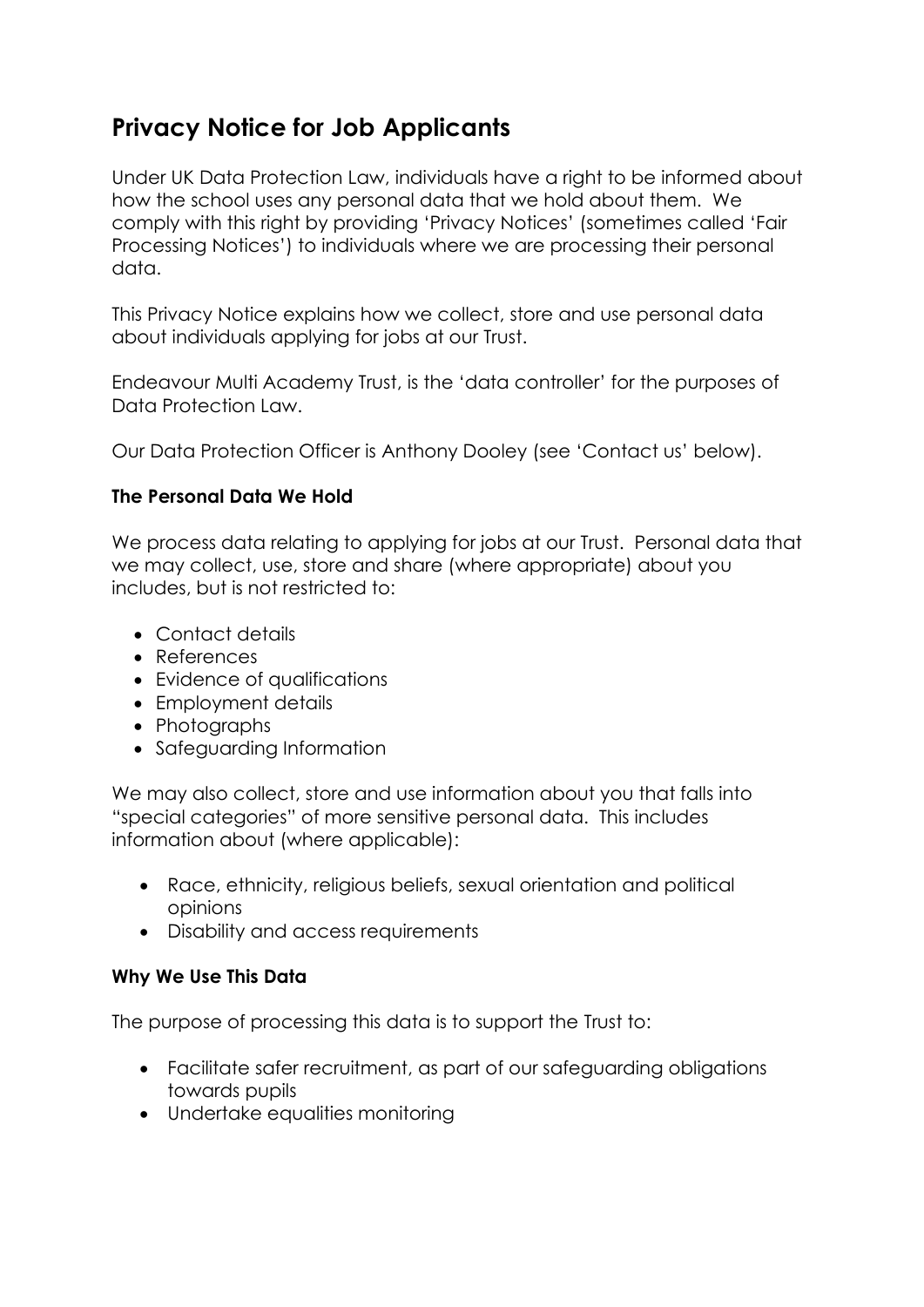#### **Our Lawful Basis for Using This Data**

We only collect and use personal information about you when the law allows us to. Most commonly, we use it where we need to:

- Comply with a legal obligation
- Carry out a task in the public interest

Less commonly, we may also use personal information about you where:

- You have given us consent to use it in a certain way
- We need to protect your vital interests (or someone else's interests)

Where you have provided us with consent to use your data, you may withdraw this consent at any time. We will make this clear when requesting your consent and explain how you go about withdrawing consent if you wish to do so.

Some of the reasons listed above for collecting and using personal information overlap, and there may be several grounds which justify the Trust's use of your data.

#### **Collecting This Information**

While the majority of information we collect from you is mandatory, there is some information that you can choose whether or not to provide to us.

Whenever we seek to collect information from you, we make it clear whether you must provide this information (and if so, what the possible consequences are of not complying), or whether you have a choice.

#### **How We Store This Data**

Personal data is stored in line with our Data Protection Policy.

We maintain a file to store personal information about all those applying for jobs. The information contained in this file is kept secure and is only used for purposes directly relevant to your application to the Trust.

When your relationship with the Trust has ended, we will retain and dispose of your personal information in accordance with Staffordshire's County Council's Record Retention Schedule. A copy of this document is available upon request from the Data Protection Officer.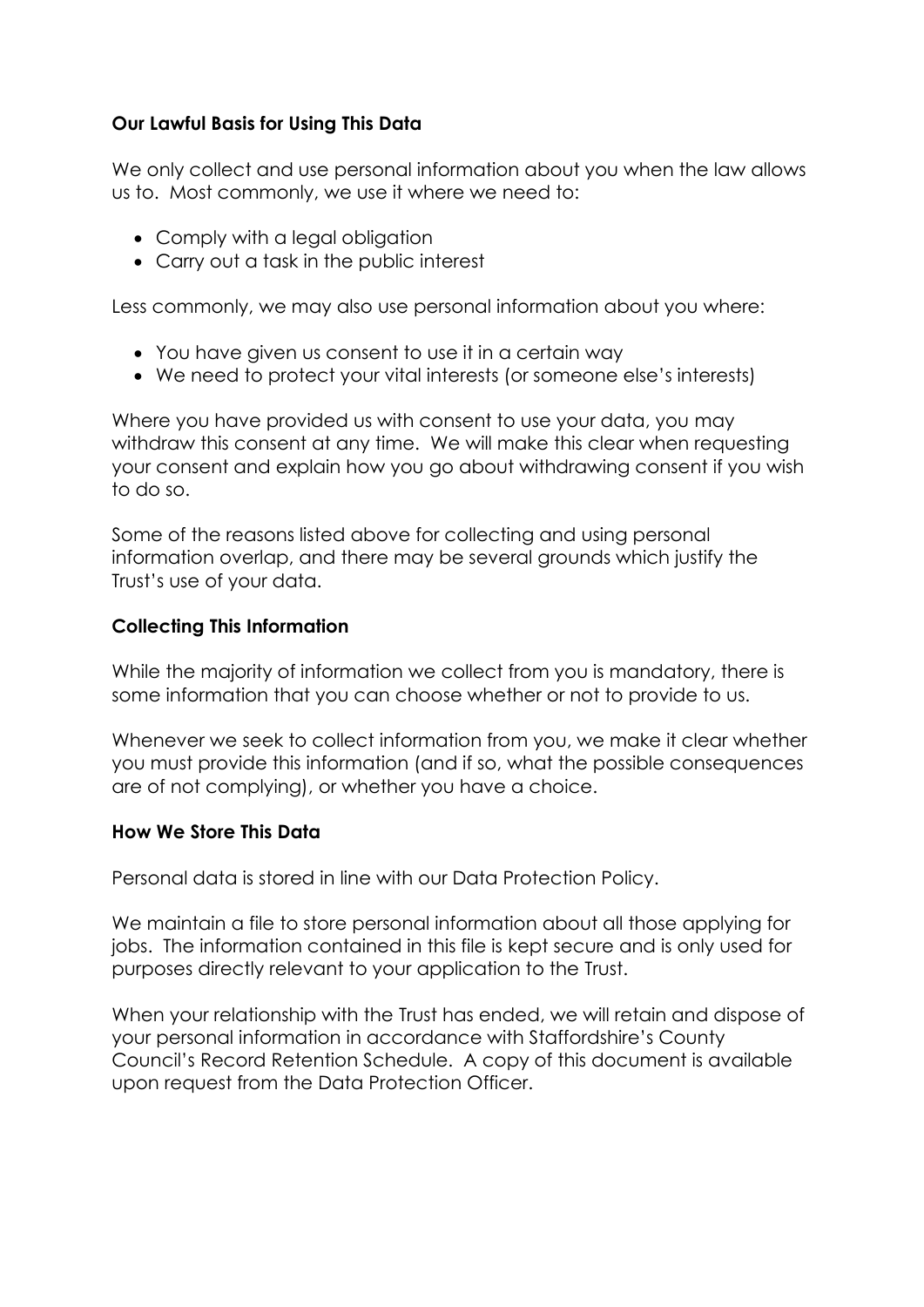## **Data Sharing**

We do not share information about you with any third party without consent unless the law and our policies allow us to do so.

Where it is legally required, or necessary (and it complies with Data Protection Law), we may share personal information about you with:

|                                     | We need to<br>comply with a<br>legal obligation | We need it to<br>perform an<br>official task in the<br>public interest | We need to<br>protect the<br>individual's vital<br>interests (or<br>someone else's<br>interests) |
|-------------------------------------|-------------------------------------------------|------------------------------------------------------------------------|--------------------------------------------------------------------------------------------------|
| <b>Our Trust Board</b>              | X                                               |                                                                        | X                                                                                                |
| The Department<br>for Education     | X                                               |                                                                        |                                                                                                  |
|                                     |                                                 |                                                                        |                                                                                                  |
| Our regulator e.g.<br><b>Ofsted</b> | X                                               |                                                                        |                                                                                                  |
| <b>Central and Local</b>            |                                                 | X                                                                      | X                                                                                                |
| Government                          |                                                 |                                                                        |                                                                                                  |
| Professional                        |                                                 | X                                                                      |                                                                                                  |
| advisers and                        |                                                 |                                                                        |                                                                                                  |
| consultants                         |                                                 |                                                                        |                                                                                                  |
| Police forces and<br>courts         | Χ                                               | X                                                                      |                                                                                                  |

## **Transferring Data Internationally**

Where we transfer your personal data to a third-party country or territory, we will do so in accordance with UK Data Protection law.

## **Your Rights**

#### **How to access personal information we hold about you**

Individuals have a right to make a 'subject access request' to gain access to personal information that the Trust holds about them.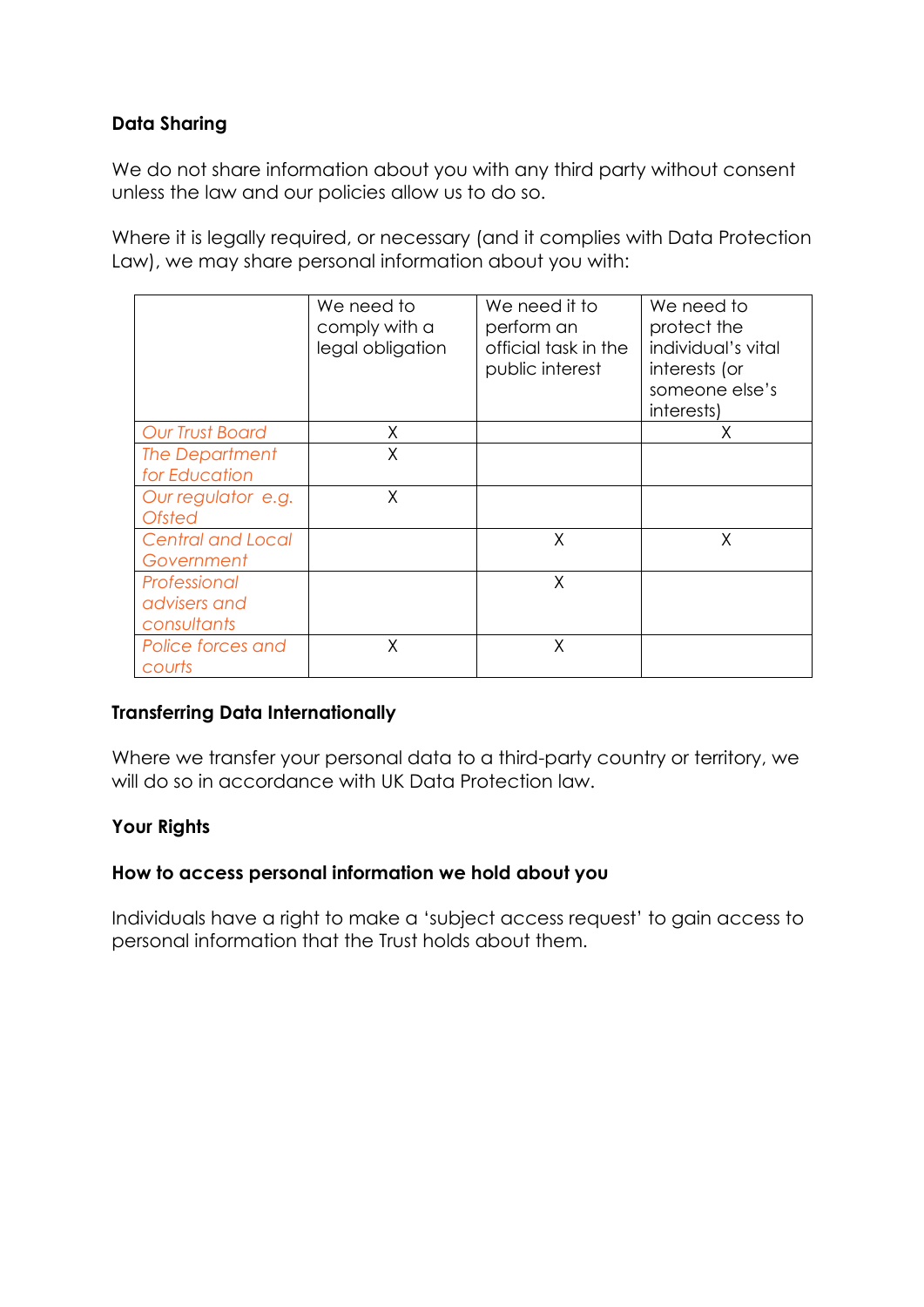If you make a subject access request, and if we do hold information about you, we will (subject to any exemptions that may apply):

- Give you a description of it
- Tell you why we are holding and processing it, and how long we will keep it for
- Explain where we got it from, if not from you
- Tell you who it has been, or will be, shared with
- Let you know whether any automated decision-making is being applied to the data, and any consequences of this
- Give you a copy of the information in an intelligible form

You may also have the right for your personal information to be transmitted electronically to another organisation in certain circumstances.

If you would like to make a request, please contact our Data Protection **Officer** 

## **Your Other Rights Regarding Your Data**

Under UK Data Protection Law, individuals have certain rights regarding how their personal data is used and kept safe, including the right to:

- Object to the use of personal data if it would cause, or is causing, damage or distress
- Prevent your data being used to send direct marketing
- Object to the use of your personal data for decisions being taken by automated means (by a computer or machine, rather than by a person)
- In certain circumstances, have inaccurate personal data corrected, deleted or destroyed, or restrict processing
- Claim compensation for damages caused by a breach of the data protection regulations
- Withdraw your consent, where you previously provided it for the collection, processing and transfer of your personal data for a specific purpose

To exercise any of these rights, please contact our Data Protection Officer.

## **Complaints**

We take any complaints about our collection and use of personal information very seriously.

If you think that our collection or use of personal information is unfair, misleading or inappropriate, or have any other concern about our data processing, please raise this with us in the first instance.